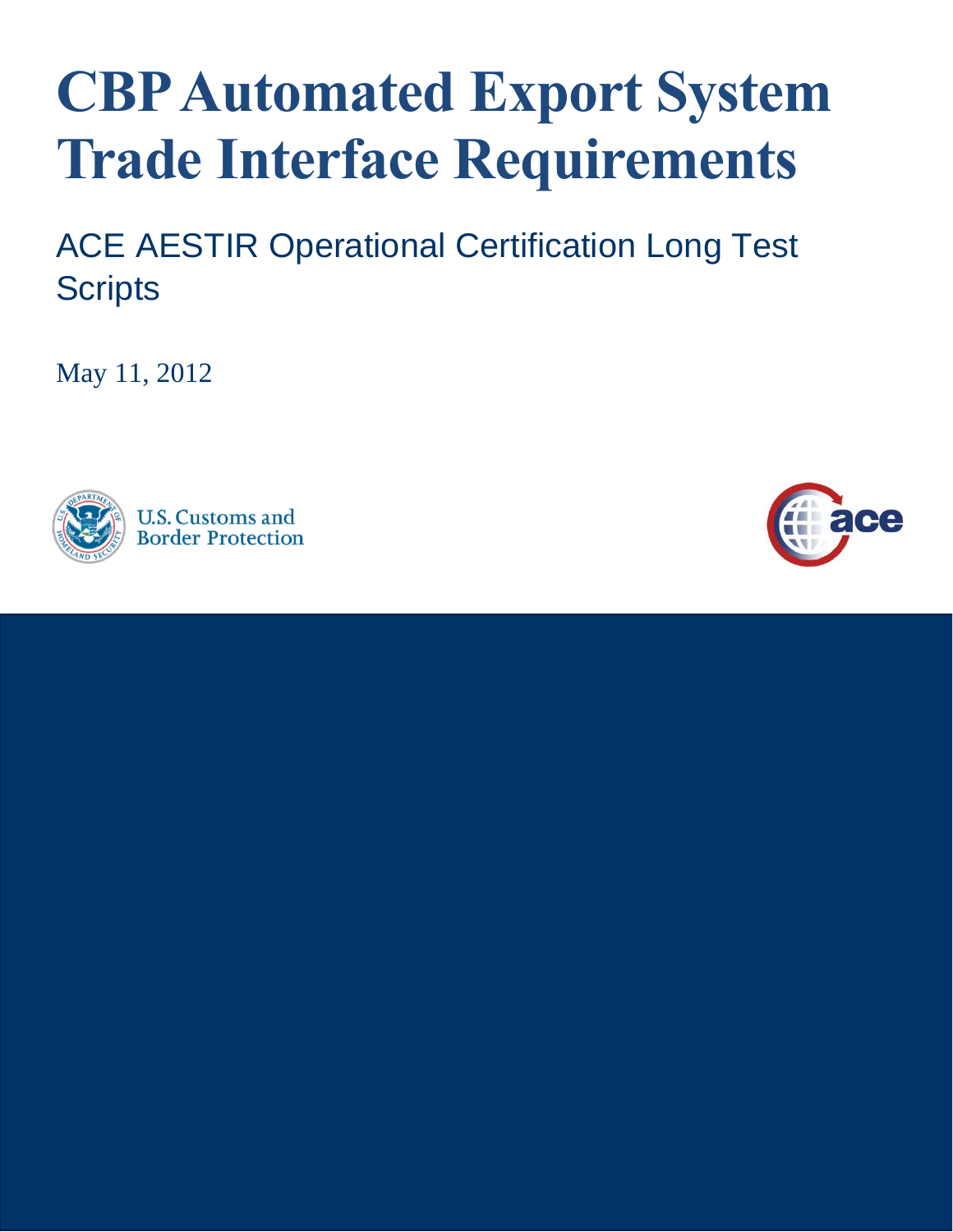This package should be completed by the AES participant and transmitted to the U.S. Customs and Border Protection (CBP) Computer within an agreed upon time frame.

Use the shipment reference number indicated for each of the test questions in the table below. For each question, you will be required *either* to create a separate export shipment *or* to revise a previous shipment to be processed by your system for transmission to AES.

For each test question, insert the specified input data into the appropriate data element fields for the specific test transaction. Complete the transaction by using valid data in all other data element fields. If these other data elements are not valid, the transaction will be rejected by the AES system.

Some of the specified conditions may not be valid and should be rejected as invalid transactions by your system. You should make a screen print of these rejects and forward them to your AES client representative upon request.

Notify your client representative when you have successfully transmitted all test data.

Send each transaction as though it were the initial transmission of the data unless otherwise specified in the test question.

This test must be taken by self-programming exporters, brokers, forwarding agents, vendors and service centers.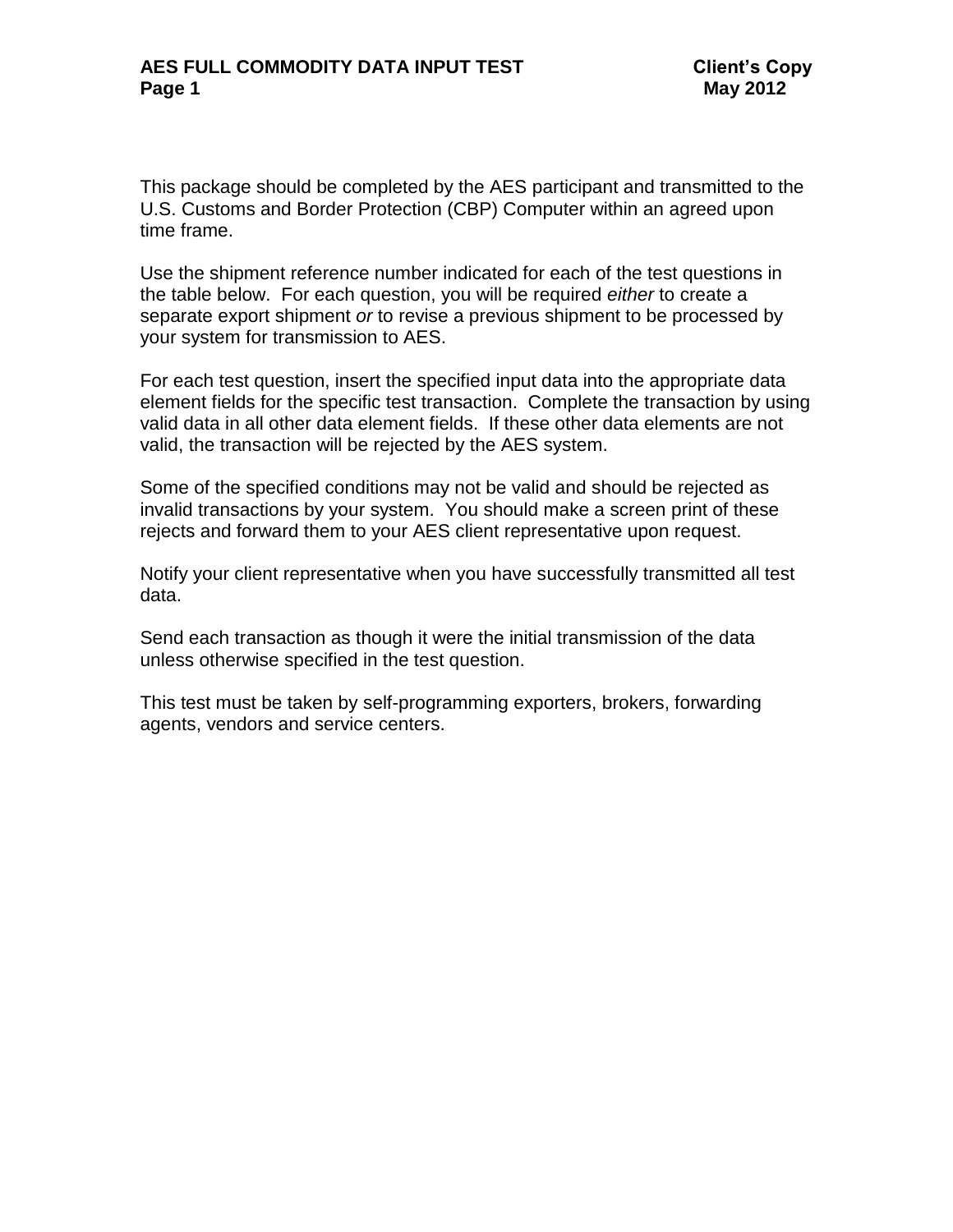## **AES FULL COMMODITY DATA INPUT TEST**<br>Page 2

| <b>Shipment</b><br><b>Reference</b><br><b>Number</b> | <b>Test Question</b>                                                                                                                                                                                                                                        |  |  |  |
|------------------------------------------------------|-------------------------------------------------------------------------------------------------------------------------------------------------------------------------------------------------------------------------------------------------------------|--|--|--|
| Shipment1                                            | 1. Create an export shipment, filling in all required fields<br>correctly.                                                                                                                                                                                  |  |  |  |
| Shipment1                                            | Cancel the previously accepted shipment.<br>2.                                                                                                                                                                                                              |  |  |  |
| Shipment <sub>2</sub>                                | 3.<br>Report an export shipment using an ocean/vessel<br>Mode of Transportation.                                                                                                                                                                            |  |  |  |
| Shipment3                                            | Create an export shipment that includes a complete<br>4.<br>forwarding agent profile and intermediate consignee.<br>You are required to report an ID number for the<br>forwarding agent, but you are not required to report an<br>ID number for consignees. |  |  |  |
| Shipment4                                            | 5. Create a shipment that contains at least three<br>commodities. One of the commodities must require<br>two units of measure.                                                                                                                              |  |  |  |
| Shipment4                                            | 6. Delete a commodity line in Shipment4 and resend.                                                                                                                                                                                                         |  |  |  |
| Shipment4                                            | 7. Add a commodity line in Shipment4 and resend.                                                                                                                                                                                                            |  |  |  |
| Shipment5A,<br>5B, 5C                                | Report three export shipments --one export shipment<br>8.<br>transported by air, one by truck, and one by rail                                                                                                                                              |  |  |  |
| Shipment6                                            | Report an export shipment that contains one<br>9.<br>commodity line with a first quantity greater than<br>100,000,000.                                                                                                                                      |  |  |  |
| Shipment <sub>6</sub>                                | 10. In Question 9, you generated a fatal error. The fatal<br>error requires you to correct quantity 1. Correct<br>quantity 1 and resubmit.                                                                                                                  |  |  |  |
| Shipment7                                            | 11. Report an export shipment with an impossible date of<br>exportation, for example, February 31.                                                                                                                                                          |  |  |  |
| Shipment7                                            | 12. In Question 11, you committed a fatal error. Correct<br>this error by changing the Export/Arrival Date to a valid<br>date, such as February 13.                                                                                                         |  |  |  |
| Shipment <sub>8</sub>                                | 13. Report an export shipment and purposely leave the<br>conveyance name field blank.                                                                                                                                                                       |  |  |  |
| Shipment <sub>8</sub>                                | 14. In Question 13 you received a fatal error. To correct<br>this error, fill the conveyance name field and resend.<br>This can be accomplished at the shipment level using<br>the "Replace" or "Change" shipment filing action<br>request indicator.       |  |  |  |
| Shipment9                                            | 15. Send a shipment using the Option 4 post-departure<br>filing indicator. This transaction must show that it is<br>sent post-departure<br>("888888888888" can be used as the USPPI EIN)                                                                    |  |  |  |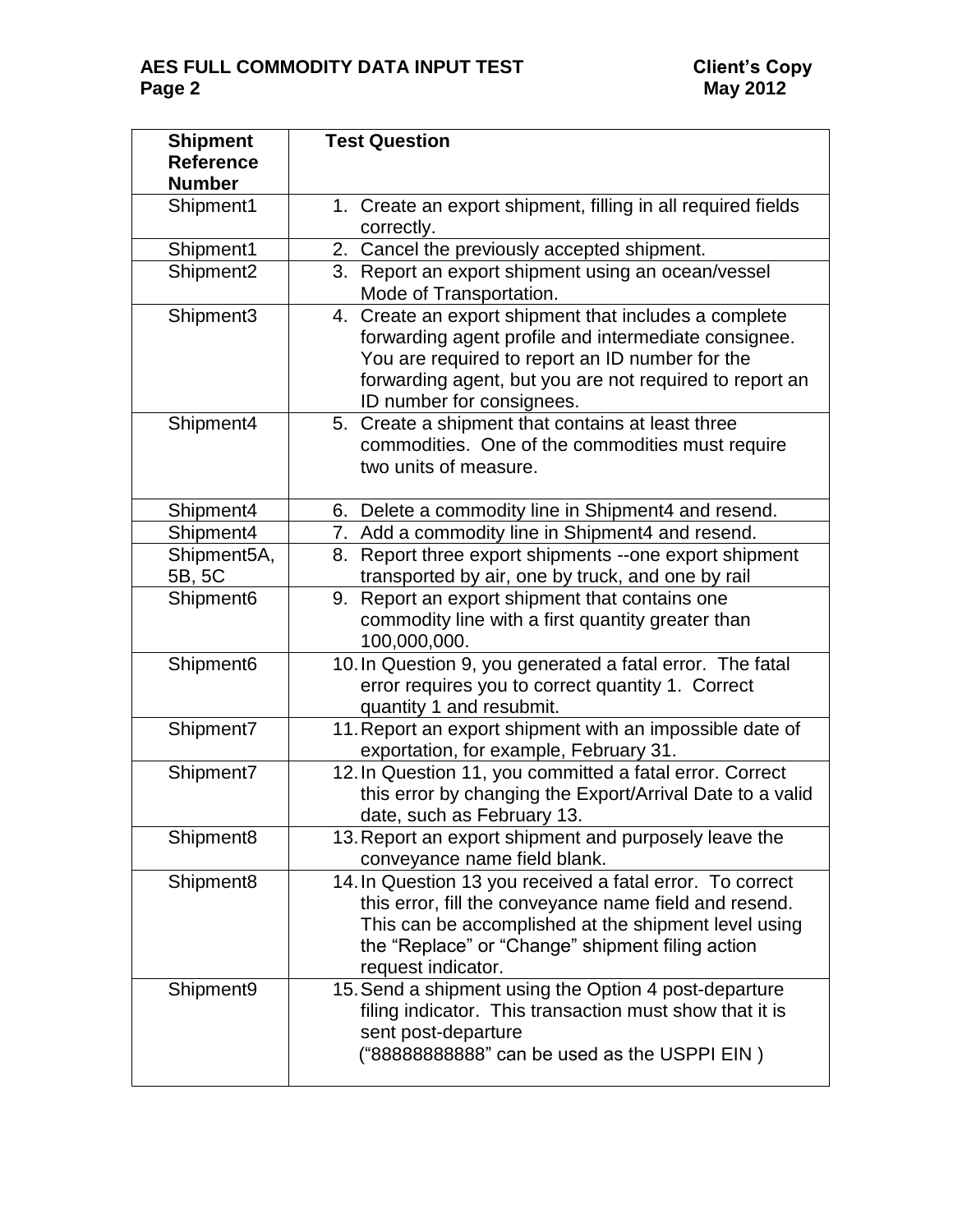*For each line item detail grouping the filer must report the applicable EIC for the commodity from Table A or B from Appendix E of the AESTIR. Table A lists the EICs for Mandatory EEI Reporting and Table B lists the EICs for Optional EEI Reporting. The most commonly used EIC for mandatory EEI reporting is "OS" for All Other Exports. The next two questions test your ability to file an EIC for an optional EEI reporting.* 

| reporting. |                                                                                                                                                                                                                                                                                                                                                                                                                           |  |  |  |
|------------|---------------------------------------------------------------------------------------------------------------------------------------------------------------------------------------------------------------------------------------------------------------------------------------------------------------------------------------------------------------------------------------------------------------------------|--|--|--|
| Shipment10 | 16. Report an export shipment and identify the contents as<br>personal and household effects. Use "HH" as the EIC.<br>Do not report Foreign/Domestic Indicator, Schedule<br>B/HS Number, Unit of measure 1, quantity 1, unit of<br>measure 2, quantity 2.                                                                                                                                                                 |  |  |  |
| Shipment11 | 17. Report an export shipment for exhibition goods<br>previously imported under a Temporary Import Bond.<br>Use "IS" as the EIC. Report complete shipment and<br>commodity data.                                                                                                                                                                                                                                          |  |  |  |
| Shipment12 | 18. Report an export shipment leaving a Customs Port in<br>Puerto Rico (example: San Juan, PR) and destined to<br>the United States.                                                                                                                                                                                                                                                                                      |  |  |  |
| Shipment13 | 19. Report an export shipment leaving a Customs Port in<br>Puerto Rico and destined to Puerto Rico.                                                                                                                                                                                                                                                                                                                       |  |  |  |
| Shipment13 | 20. In Question 19, you generated a fatal error. Change<br>the port of export to a Customs port in the United<br>States (example: New York, NY). Resend the<br>transaction. This can be accomplished at the shipment<br>level using the "Replace" or "Change" shipment filing<br>action request indicator.                                                                                                                |  |  |  |
| Shipment14 | 21. Send an export shipment that requires a BIS license<br>and Export Control Classification Number (ECCN).<br>Test license numbers are given below. Use any ECCN that<br>conforms to the valid format NANNN (for example: 0A001).<br><b>Test License number</b><br>License code<br>C <sub>30</sub><br>D115044<br>C <sub>30</sub><br>D115874<br>C <sub>30</sub><br>D120080                                                |  |  |  |
| Shipment15 | 22. Send an export shipment for two USML items where<br>one is a licensed item (license codes S05, S61, S73<br>S85, or S94) and one is a license exempt item (license<br>codes SCA or S00). See the State Department,<br>Directorate of Defense Trade Controls (DDTC)<br>Licensable Shipment Reporting Requirement Matrix to<br>determine the specific DDTC data element to be<br>reported for a particular license code. |  |  |  |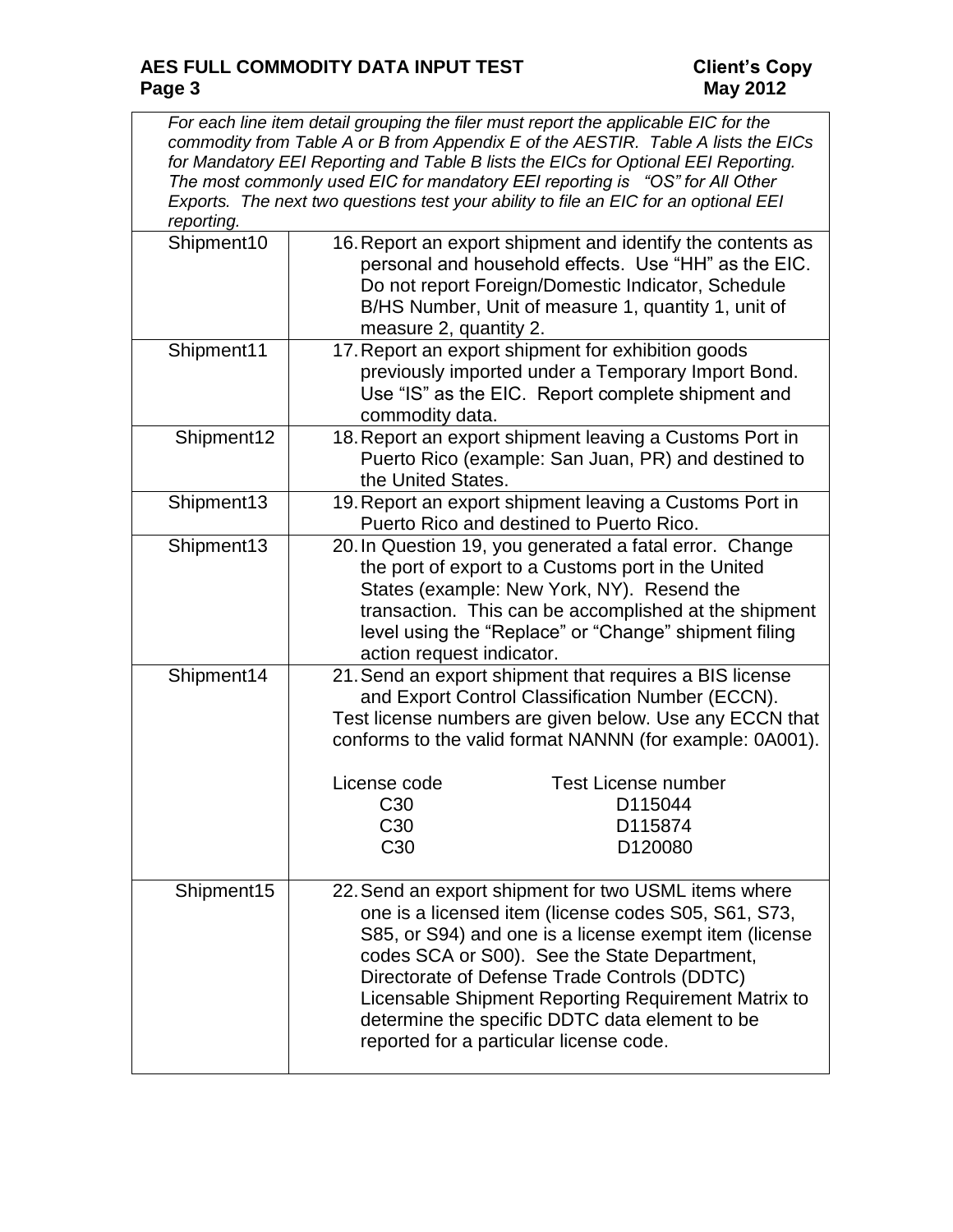|             |                                                                                                                                                                                                                                                                                                                                                                                                                                                                                                                               | Test license numbers, registration numbers, and export                                                                                                                                                                                                                                                                 |                   |                     |  |
|-------------|-------------------------------------------------------------------------------------------------------------------------------------------------------------------------------------------------------------------------------------------------------------------------------------------------------------------------------------------------------------------------------------------------------------------------------------------------------------------------------------------------------------------------------|------------------------------------------------------------------------------------------------------------------------------------------------------------------------------------------------------------------------------------------------------------------------------------------------------------------------|-------------------|---------------------|--|
|             | information codes are given below. Values in the test                                                                                                                                                                                                                                                                                                                                                                                                                                                                         |                                                                                                                                                                                                                                                                                                                        |                   |                     |  |
|             | shipments must range from \$2501 and \$3000.                                                                                                                                                                                                                                                                                                                                                                                                                                                                                  |                                                                                                                                                                                                                                                                                                                        |                   |                     |  |
|             | License                                                                                                                                                                                                                                                                                                                                                                                                                                                                                                                       | test license                                                                                                                                                                                                                                                                                                           | test registration | Export              |  |
|             | code                                                                                                                                                                                                                                                                                                                                                                                                                                                                                                                          | numbers                                                                                                                                                                                                                                                                                                                | number**          | Information<br>code |  |
|             | <b>S05</b>                                                                                                                                                                                                                                                                                                                                                                                                                                                                                                                    | ck1001 through<br>ck1030                                                                                                                                                                                                                                                                                               | M-2619            | <b>OS</b>           |  |
|             | S61                                                                                                                                                                                                                                                                                                                                                                                                                                                                                                                           | ck1031 through<br>ck1035                                                                                                                                                                                                                                                                                               | M-2619            | <b>OS</b>           |  |
|             | $\overline{S73}$                                                                                                                                                                                                                                                                                                                                                                                                                                                                                                              | ck1036 through<br>ck1040                                                                                                                                                                                                                                                                                               | M-2619            | <b>OS</b>           |  |
|             | S85                                                                                                                                                                                                                                                                                                                                                                                                                                                                                                                           | 018366                                                                                                                                                                                                                                                                                                                 | M-2619            | <b>OS</b>           |  |
|             | S94                                                                                                                                                                                                                                                                                                                                                                                                                                                                                                                           | any code of the<br>format AA-A-<br>AAA where "A"<br>represents an<br>alphanumeric<br>character and "-<br>-" represents a<br>dash *                                                                                                                                                                                     | M-2619            | FS or FI            |  |
|             |                                                                                                                                                                                                                                                                                                                                                                                                                                                                                                                               | * If the license number for an S94 shipment is formatted in any other                                                                                                                                                                                                                                                  |                   |                     |  |
|             | manner, the shipment will be rejected.                                                                                                                                                                                                                                                                                                                                                                                                                                                                                        |                                                                                                                                                                                                                                                                                                                        |                   |                     |  |
|             | **                                                                                                                                                                                                                                                                                                                                                                                                                                                                                                                            | The dash in the registrant number must be input.                                                                                                                                                                                                                                                                       |                   |                     |  |
| Shipment 15 |                                                                                                                                                                                                                                                                                                                                                                                                                                                                                                                               | 23. Resend the USML shipment previously accepted in                                                                                                                                                                                                                                                                    |                   |                     |  |
|             |                                                                                                                                                                                                                                                                                                                                                                                                                                                                                                                               | Question 22 as an Option 4 post-departure filing.<br>You will generate a fatal error because USML shipments are not<br>allowed to be filed on a post- departure basis. We strongly<br>recommend that you build this edit into your software to prevent<br>USML shipments from being submitted to AES as Postdeparture. |                   |                     |  |
| Shipment16  | 24. Send an export shipment that falls under the Defense<br>Trade Cooperation Treaty between the United States<br>and the United Kingdom. This requires an Approved<br>Community Member Number (ACM#). Use the following<br>information to complete:<br>Country of destination: Great Britain<br>$\bullet$<br>DDTC ITAR Exemptions: 126.17e1, 126.17e2, 126.17e3<br>or 126.17e4 (use only one)<br><b>Export Code: OS</b><br>License Code: SGB<br>ACM#: UK123456789 - you can enter the ACM# under<br>the License Number field |                                                                                                                                                                                                                                                                                                                        |                   |                     |  |
| Shipment17  | 25. Send an export shipment that contains a commodity<br>line identifying used vehicles. In addition to the<br>commodity line, the applicant must send information on<br>at least two used vehicles.                                                                                                                                                                                                                                                                                                                          |                                                                                                                                                                                                                                                                                                                        |                   |                     |  |